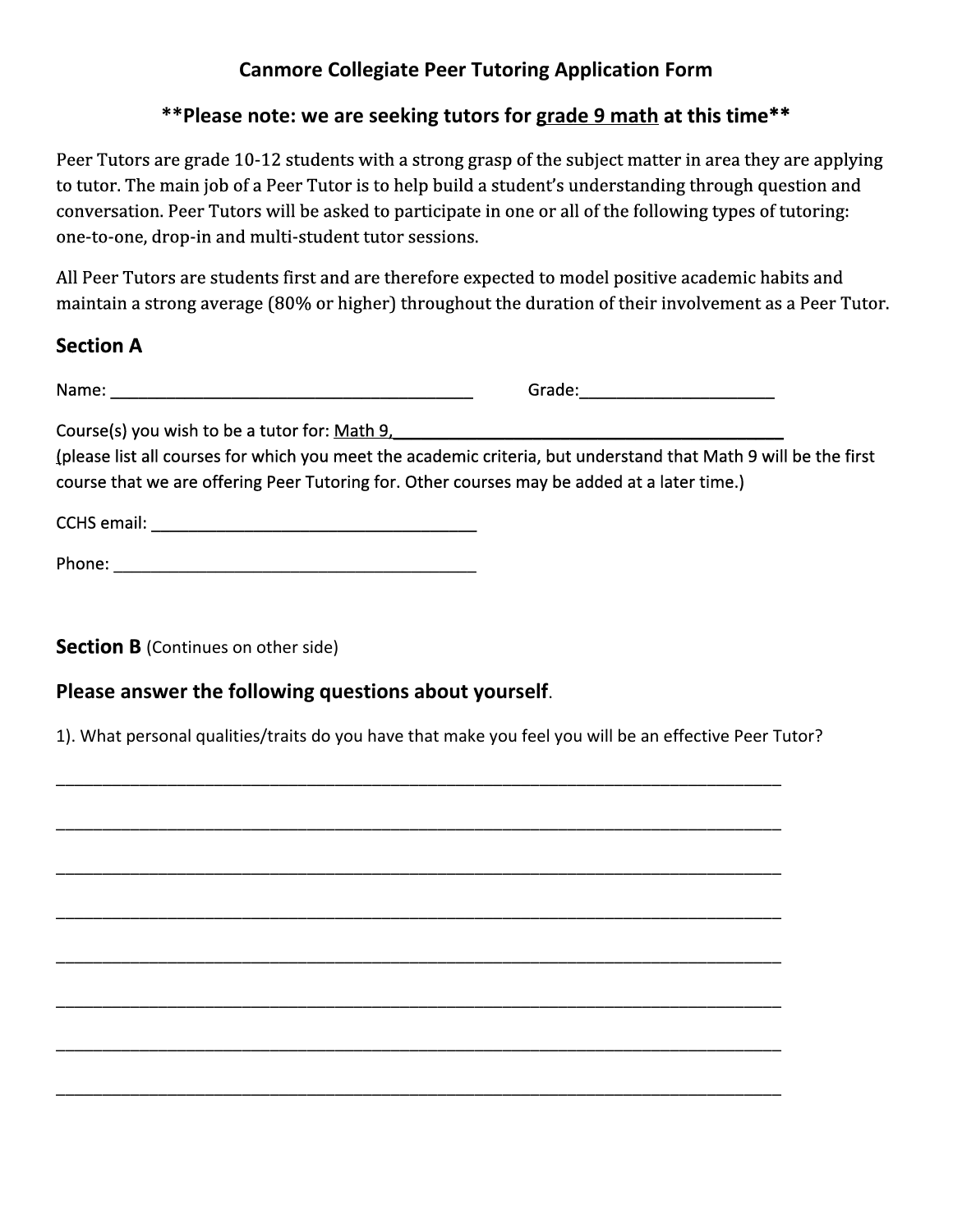2). Please list any prior tutoring or student leader experience you may have. If none, do you have any work, volunteer or family experiences you can relate to this position?

All selected tutors will be required to attend a lunch time training session to provide you with some skills and tools to be an effective tutor. Training time will be announced once all applications have been submitted. Peer Tutors will earn volunteer hours for their training time as well as for their tutoring time.

All Peer Tutor activities will take place in room 1214 between 11:30 and 12:15 on school days; a teacher supervisor will also be present. By submitting your application, you are committing to making yourself available to tutor a minimum of one time per week for the remainder of the semester. Tutors will have an opportunity to review their tutoring performance with Ms. Dobson or Mr. Shoemaker prior to the end of the semester. Students wishing to continue tutoring for a second semester can indicate this at that time.

Please provide the attached teacher reference form to **one teacher reference**. Your reference **must**have taught you in the subject area in which you plan to tutor (because we are only offering math tutoring at this time, your reference must be a math teacher you have had). Teachers will submit their completed references directly to Ms. Dobson.

| <b>Student Signature:</b> |  |
|---------------------------|--|
| Date:                     |  |

Parent Signature: **Example 2018** Date: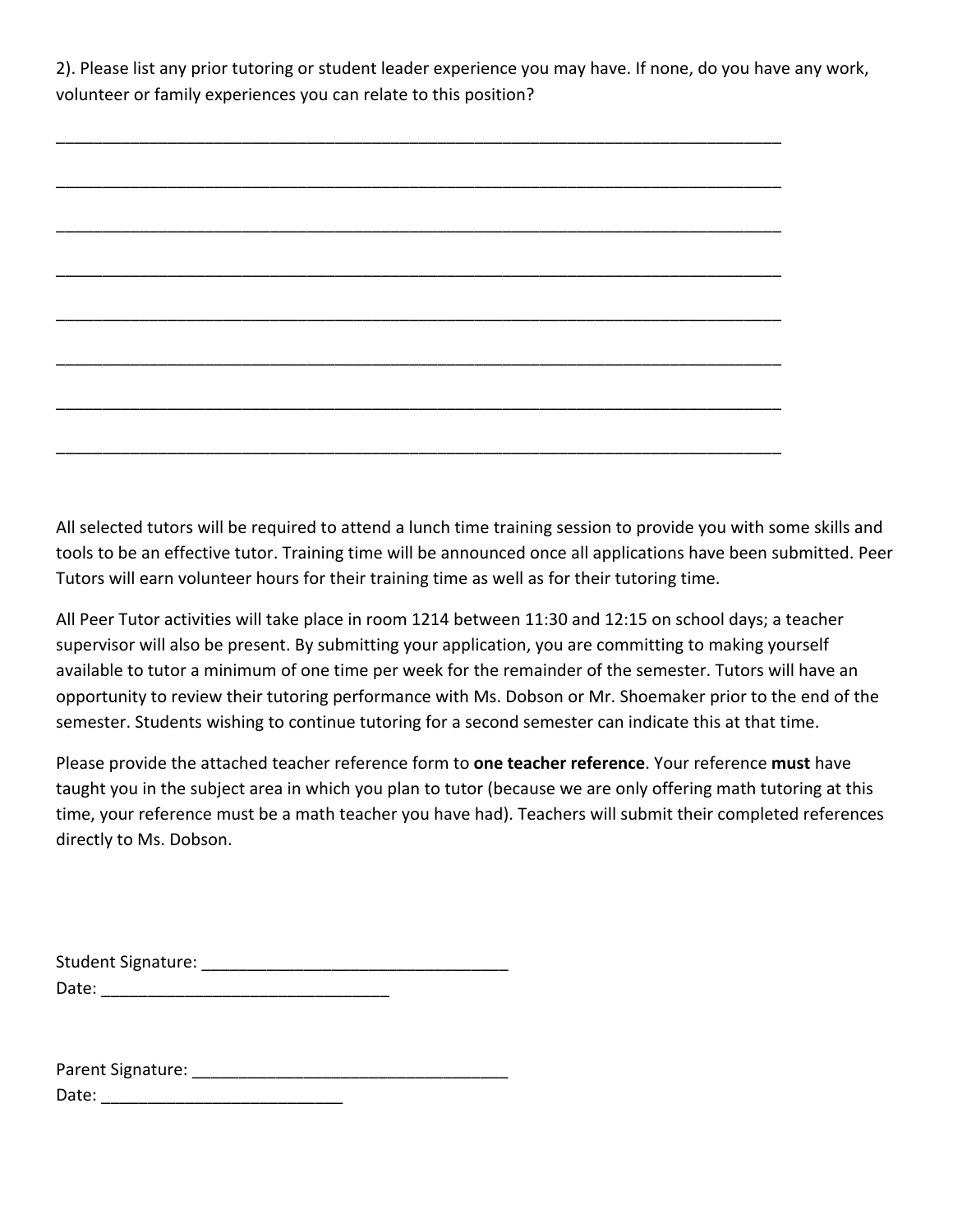# **CCHS Peer Tutoring Teacher Reference Form**

This reference form is intended to help us select Peer Tutors to work with grade 9 students in the Homework Support Room (1214). Because peer tutoring comes with significant responsibilities, it is important for us to have teacher input regarding the student's academic, interpersonal and communication skills. Please only act as a reference for students **you have taught in the subject area**they are applying to tutor in.

#### **Section A**

Student Name: \_\_\_\_\_\_\_\_\_\_\_\_\_\_\_\_\_\_\_\_\_\_\_\_\_\_\_\_\_\_\_\_\_\_\_\_\_\_\_\_\_\_\_\_\_\_\_\_\_\_\_\_\_\_\_\_\_\_\_\_\_\_\_\_\_ Name of Teacher Referee: \_\_\_\_\_\_\_\_\_\_\_\_\_\_\_\_\_\_\_\_\_\_\_\_\_\_\_\_\_\_\_\_\_\_\_\_\_\_\_\_\_\_\_\_\_\_\_\_\_\_\_\_\_\_\_\_ Course(s) you have taught this student:  $\blacksquare$ **Section B** (Continues on other side)

1) How long have you known the student candidate?

2) Please check the characteristics which best describe the student in the following areas:

| <b>Dependability</b>                  | <b>Interpersonal Skills</b>                                      |
|---------------------------------------|------------------------------------------------------------------|
| Very Dependable                       | Very empathic and patient-seldom<br>misses social cues           |
| Reliable, generally can be counted on | Somewhat empathic and<br>patient-occasionally misses social cues |
| Often requires prompting              | Empathic and patient when<br>reminded-often misses social cues   |
| Requires close supervision            | Not empathic and patient                                         |

| <b>Initiative</b> |                                             | Attendance              |
|-------------------|---------------------------------------------|-------------------------|
|                   | Self motivated, seeks little direction      | Excellent record        |
|                   | Occasionally seeks/needs direction          | Satisfactory attendance |
|                   | Often needs direction                       | Frequently absent       |
|                   | Shows little initiative even with direction | High number of absences |

| <b>Communication Skills</b> | <b>Quality of Work</b>    |
|-----------------------------|---------------------------|
| Effective and accurate      | Very thorough, few errors |
| Usually effective           | Usually thorough          |
| Acceptable skills           | Satisfactory              |
| Experiences some difficulty | Some improvement needed   |